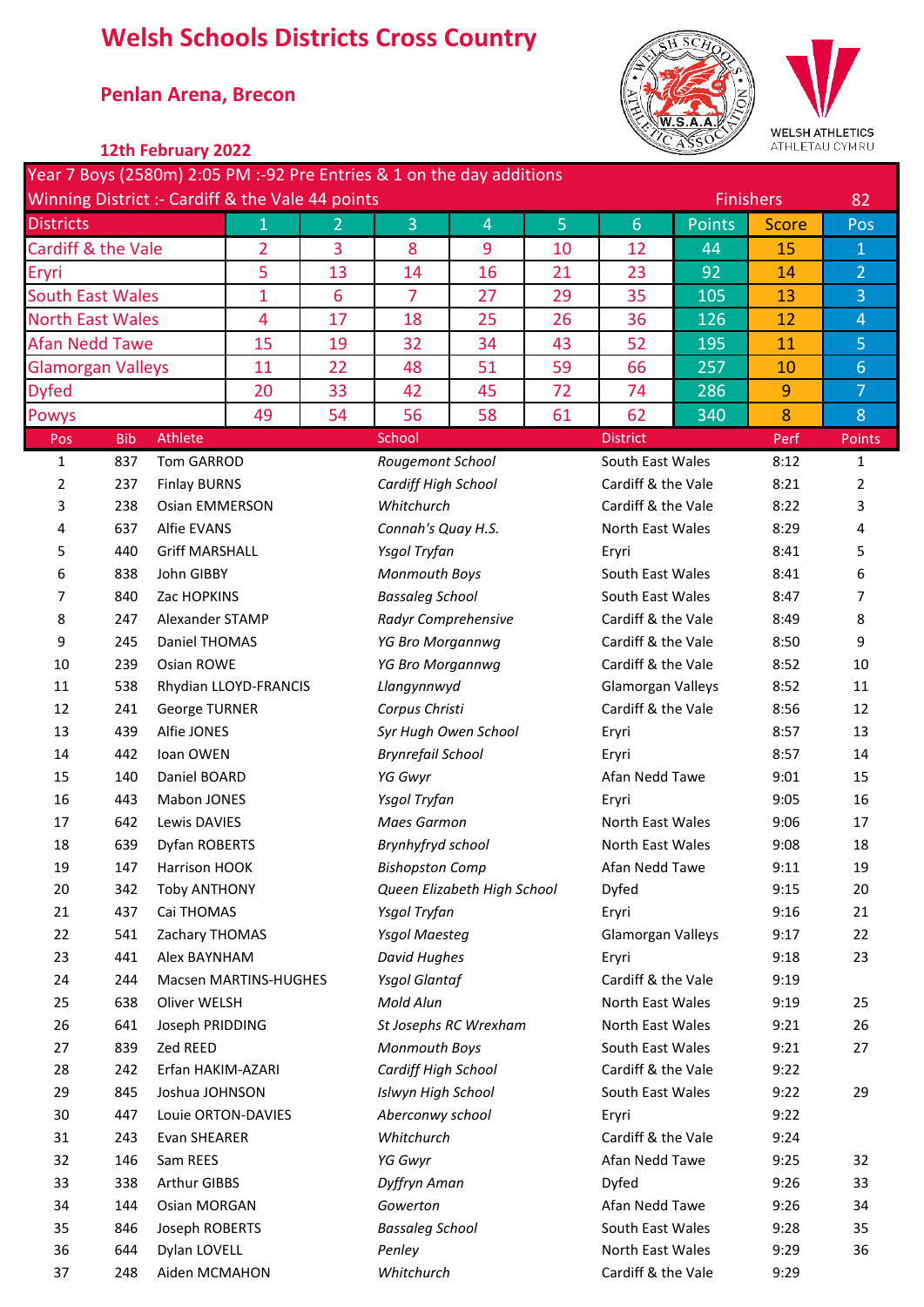# **Welsh Schools Districts Cross Country**

## \* **Penlan Arena, Brecon**



WELSH ATHLETICS<br>ATHLETAU CYMRU

| 12th February 2022 |  |
|--------------------|--|
|--------------------|--|

|                                                  |            |                              |                                |                | Year 7 Boys (2580m) 2:05 PM :-92 Pre Entries & 1 on the day additions |                                |                  |                            |              |                  |                 |
|--------------------------------------------------|------------|------------------------------|--------------------------------|----------------|-----------------------------------------------------------------------|--------------------------------|------------------|----------------------------|--------------|------------------|-----------------|
| Winning District :- Cardiff & the Vale 44 points |            |                              |                                |                |                                                                       |                                |                  |                            |              | <b>Finishers</b> | 82              |
| <b>Districts</b>                                 |            | $\mathbf{1}$                 | $\overline{2}$                 | 3              | 4                                                                     | 5                              | $6 \overline{6}$ | <b>Points</b>              | <b>Score</b> | Pos              |                 |
| Cardiff & the Vale                               |            |                              | $\overline{2}$                 | 3              | 8                                                                     | 9                              | 10               | 12                         | 44           | 15               | $\mathbf 1$     |
| 5<br>Eryri                                       |            |                              | 13                             | 14             | 16                                                                    | 21                             | 23               | 92                         | 14           | $\overline{2}$   |                 |
| <b>South East Wales</b>                          |            |                              | 1                              | $6\phantom{1}$ | $\overline{7}$                                                        | 27                             | 29               | 35                         | 105          | 13               | 3               |
| <b>North East Wales</b>                          |            |                              | $\overline{4}$                 | 17             | 18                                                                    | 25                             | 26               | 36                         | 126          | 12               | $\overline{4}$  |
| <b>Afan Nedd Tawe</b>                            |            |                              | 15                             | 19             | 32                                                                    | 34                             | 43               | 52                         | 195          | 11               | 5               |
| <b>Glamorgan Valleys</b>                         |            |                              | 11                             | 22             | 48                                                                    | 51                             | 59               | 66                         | 257          | 10               | $6\phantom{1}6$ |
| <b>Dyfed</b>                                     |            |                              | 20                             | 33             | 42                                                                    | 45                             | 72               | 74                         | 286          | $\overline{9}$   | $\overline{7}$  |
| <b>Powys</b>                                     |            |                              | 49                             | 54             | 56                                                                    | 58                             | 61               | 62                         | 340          | 8                | 8               |
| 38                                               | 844        | Charlie GRIFFIN              |                                |                | Gwynllyw                                                              |                                |                  | South East Wales           |              | 9:29             |                 |
| 39                                               | 645        | Haydn MILLINGTON             |                                |                | Mold Alun                                                             |                                |                  | North East Wales           |              | 9:30             |                 |
| 40                                               | 445        | Cafan THOMAS                 |                                |                | <b>Brynrefail School</b>                                              |                                |                  | Eryri                      |              | 9:31             |                 |
| 41                                               | 843        |                              | Sebastian HUMPHREYS            |                |                                                                       | Caerleon Comprehensive         |                  | South East Wales           |              | 9:32             |                 |
| 42                                               | 341        | Zak NOTTINGHAM               |                                |                | Dyffryn Aman                                                          |                                |                  | Dyfed                      |              | 9:32             | 42              |
| 43                                               | 141        | Luca SIMONCINI               |                                |                | <b>Bishopston Comp</b>                                                |                                |                  | Afan Nedd Tawe             |              | 9:32             | 43              |
| 44                                               | 842        | Dylan DAVIES                 |                                |                | Chepstow                                                              |                                |                  | South East Wales           |              | 9:35             |                 |
| 45                                               | 337        | <b>Toby HARRIA</b>           |                                |                | <b>Henry Tudor</b>                                                    |                                |                  | Dyfed                      |              | 9:36             | 45              |
| 46                                               | 240        | Gethin LEWIS                 |                                |                | <b>Ysgol Glantaf</b>                                                  |                                |                  | Cardiff & the Vale         |              | 9:37             |                 |
| 47                                               | 640        | Evan ROBERTS                 |                                |                | Elfed                                                                 |                                |                  | North East Wales           |              | 9:39             |                 |
| 48                                               | 537        | Gethin LEHAJ                 |                                |                |                                                                       | Cwm Rhymni-Gelli Haf           |                  | Glamorgan Valleys          |              | 9:39             | 48              |
| 49                                               | 738        | Kai EDWARDS                  |                                |                | Ysgol Calon Cymru                                                     |                                |                  | Powys                      |              | 9:40             | 49              |
| 50                                               | 246        | Evan DONOHOE                 |                                |                | Llanishen High                                                        |                                |                  | Cardiff & the Vale         |              | 9:40             |                 |
| 51                                               | 543        | David LENGHEL                |                                |                | Y Pant Comprehensive                                                  |                                |                  | Glamorgan Valleys          |              | 9:41             | 51              |
| 52                                               | 143        | Deri JONES                   |                                |                | YG Gwyr                                                               |                                |                  | Afan Nedd Tawe             |              | 9:41             | 52              |
| 53                                               | 139        | Luke TOTTERDALE              |                                |                | Llangatwg                                                             |                                |                  | Afan Nedd Tawe             |              | 9:42             |                 |
| 54                                               | 737        | <b>Aled DAVIES</b>           |                                |                | Ysgol Calon Cymru                                                     |                                |                  | Powys                      |              | 9:42             | 54              |
| 55                                               | 841        | <b>Tyler GIBBS</b>           |                                |                | Croesyceiliog School                                                  |                                |                  | South East Wales           |              | 9:42             |                 |
| 56                                               | 745        | <b>Elliot TURNER</b>         |                                |                |                                                                       | Welshpool High School          |                  | Powys                      |              | 9:43             | 56              |
| 57                                               | 137        | Max WILLIAMS                 |                                |                | <b>Bishopston Comp</b>                                                |                                |                  | Afan Nedd Tawe             |              | 9:45             |                 |
| 58<br>59                                         | 739        | Loki DAVIES<br>Joshua COLLIS |                                |                | Llanfyllin High School                                                |                                |                  | Powys<br>Glamorgan Valleys |              | 9:49             | 58<br>59        |
| 60                                               | 548<br>847 | Hamish SPERRING              |                                |                | Monmouth Comp                                                         | YG Cwm Rhymni - Y Gwyndy       |                  | South East Wales           |              | 9:50<br>9:51     |                 |
| 61                                               | 741        | Lewis FISK                   |                                |                | Ysgol Bro Hyddgen                                                     |                                |                  | Powys                      |              | 9:53             | 61              |
| 62                                               | 747        | Josh JONES                   |                                |                | Llanfyllin High School                                                |                                |                  | Powys                      |              | 9:53             | 62              |
| 63                                               | 444        | Jack DOUGLAS                 |                                |                |                                                                       | <b>Ysgol Syr Thomas Jones</b>  |                  | Eryri                      |              | 9:58             |                 |
| 64                                               | 740        | Harry LING                   |                                |                | Christ College                                                        |                                |                  | Powys                      |              | 9:58             |                 |
| 65                                               | 145        | <b>Tom MILLER</b>            |                                |                |                                                                       | <b>Morriston Comprehensive</b> |                  | Afan Nedd Tawe             |              | 9:58             |                 |
| 66                                               | 542        | Levi Harry BUTLER            |                                |                |                                                                       | Cwm Rhymni-Gelli Haf           |                  | Glamorgan Valleys          |              | 9:59             | 66              |
| 67                                               | 643        | Jacob LLOYD                  |                                |                | Brynhyfryd school                                                     |                                |                  | North East Wales           |              | 10:08            |                 |
| 68                                               | 138        | Charlie RICHARDS             |                                |                |                                                                       | Morriston Comprehensive        |                  | Afan Nedd Tawe             |              | 10:12            |                 |
| 69                                               | 142        | Woody JELF                   |                                |                |                                                                       | <b>Bishop Vaughan School</b>   |                  | Afan Nedd Tawe             |              | 10:12            |                 |
| 70                                               | 743        | Will PURDY                   |                                |                | Llanidloes                                                            |                                |                  | Powys                      |              | 10:13            |                 |
| 71                                               | 748        | Rowan EVANS                  |                                |                | Llanidloes                                                            |                                |                  | Powys                      |              | 10:13            |                 |
| 72                                               | 345        | <b>Finlay CANTON</b>         |                                |                | Dyffryn Aman                                                          |                                |                  | Dyfed                      |              | 10:14            | 72              |
| 73                                               | 646        | Owen HUGHES                  |                                |                | Mold Alun                                                             |                                |                  | North East Wales           |              | 10:16            |                 |
| 74                                               | 340        | George HUGMAN                |                                |                |                                                                       | Haverfordwest High School      |                  | Dyfed                      |              | 10:17            | 74              |
| 75                                               | 347        |                              | <b>Charlie EATLEY Addition</b> |                | <b>Ysgol Y Strade</b>                                                 |                                |                  | Dyfed                      |              | 10:21            |                 |